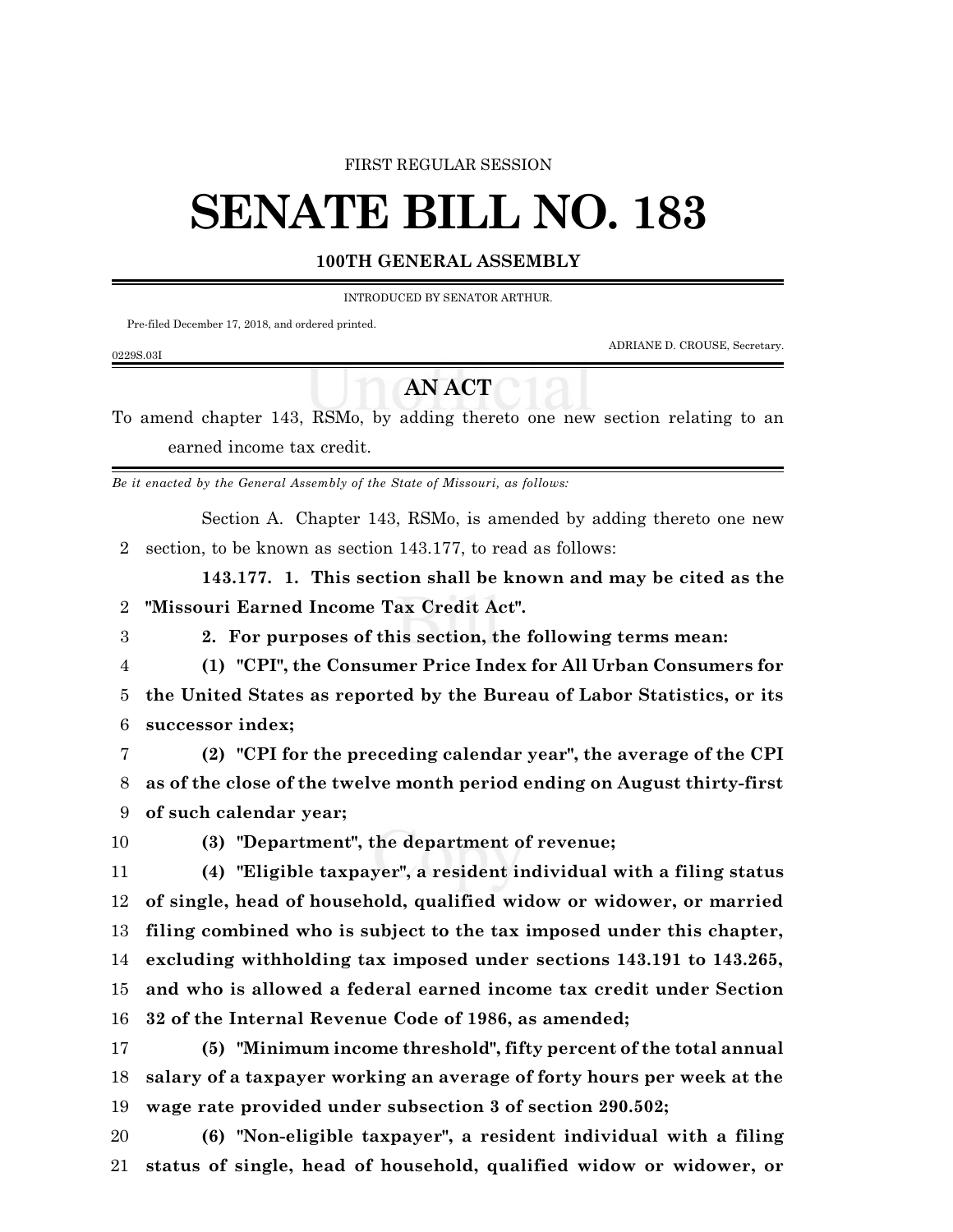**married filing combined who is subject to the tax imposed under this chapter, excluding withholding tax imposed under sections 143.191 to 143.265, and who is not allowed a federal earned income tax credit under Section 32 of the Internal Revenue Code of 1986, as amended, due to the taxpayer's level of earned income;**

 **(7) "Percent increase in inflation", the percentage, if any, by which the CPI for the preceding calendar year exceeds the CPI for the year beginning September 1, 2014, and ending August 31, 2015;**

 **(8) "Tax credit", a credit against the tax otherwise due under this chapter, excluding withholding tax imposed under sections 143.191 to 143.265.**

 **3. An eligible taxpayer shall be allowed a tax credit in an amount proportional to the amount such taxpayer would receive under the federal earned income tax credit as follows:**

 **(1) For the tax year beginning on or after January 1, 2020, and ending on or before December 31, 2020, five percent of such federal tax credit;**

 **(2) For the tax year beginning on or after January 1, 2021, and ending on or before December 31, 2021, ten percent of such federal tax credit;**

 **(3) For the tax year beginning on or after January 1, 2022, and ending on or before December 31, 2022, fifteen percent of such federal tax credit; and**

 **(4) For all tax years beginning on or after January 1, 2023, twenty percent of such federal tax credit.**

 **4. In addition to the credit allowed under subsection 3 of this section, eligible and non-eligible taxpayers whose filing status is single, head of household, or qualified widow or widower, and whose Missouri adjusted gross income exceeds the minimum income threshold, but does not exceed twenty-five thousand dollars adjusted annually by the percent increase in inflation, shall be allowed a tax credit in the following amount:**

 **(1) For the tax year beginning on or after January 1, 2020, and ending on or before December 31, 2020, one hundred dollars;**

 **(2) For the tax year beginning on or after January 1, 2021, and ending on or before December 31, 2021, two hundred dollars;**

**(3) For the tax year beginning on or after January 1, 2022, and**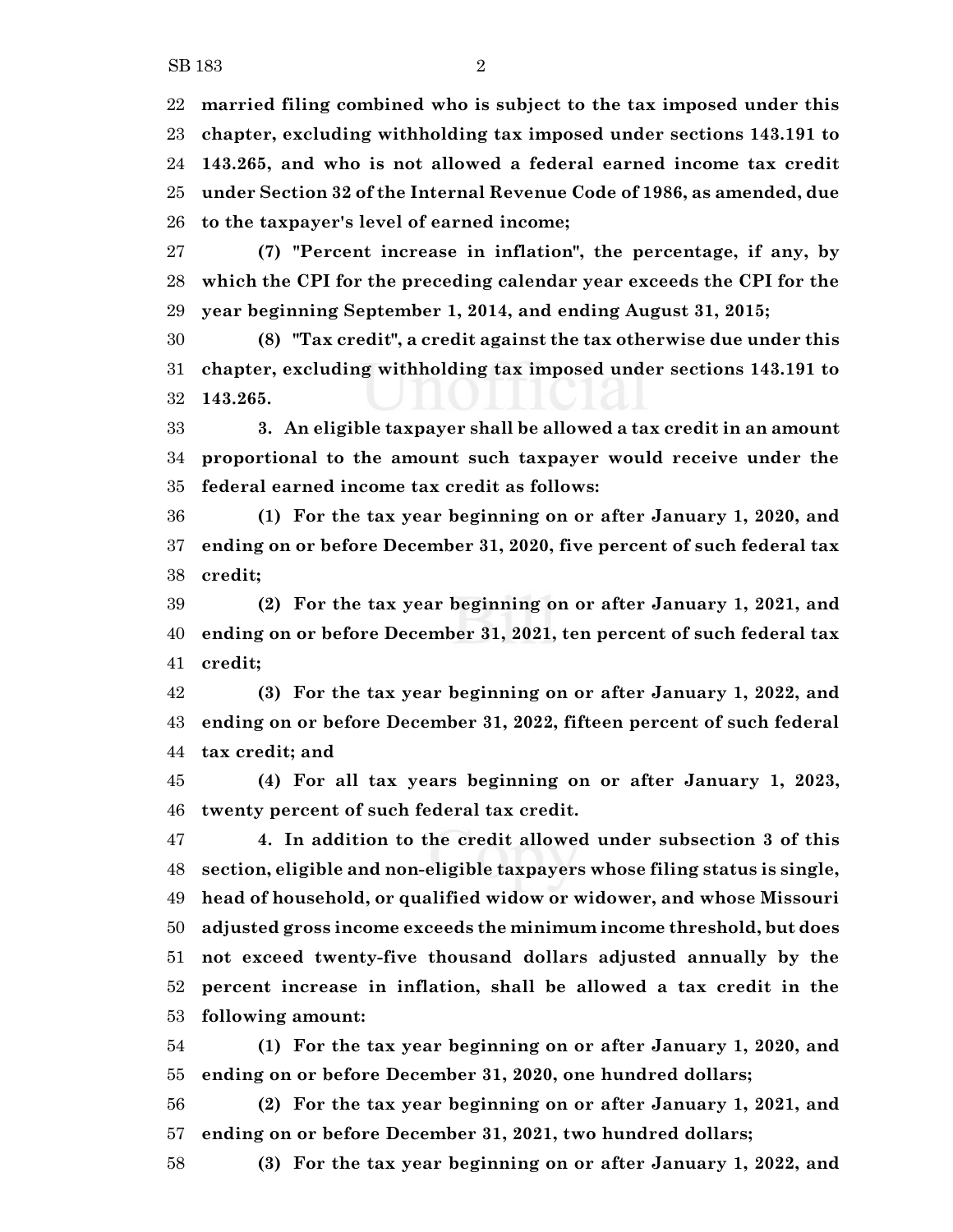**ending on or before December 31, 2022, three hundred dollars;**

 **(4) For all tax years beginning on or after January 1, 2023, four hundred dollars;**

 **5. In addition to the credit allowed under subsection 3 of this section, eligible and non-eligible taxpayers whose filing status is married filing combined, and whose Missouri adjusted gross income exceeds the minimum income threshold, but does not exceed twenty- five thousand dollars adjusted annually by the percent increase in inflation, shall be allowed a tax credit in the following amount:**

 **(1) For the tax year beginning on or after January 1, 2020, and ending on or before December 31, 2020, two hundred dollars;**

 **(2) For the tax year beginning on or after January 1, 2021, and ending on or before December 31, 2021, four hundred dollars;**

 **(3) For the tax year beginning on or after January 1, 2022, and ending on or before December 31, 2022, six hundred dollars;**

 **(4) For all tax years beginning on or after January 1, 2023, eight hundred dollars;**

 **6. The tax credits allowed by this section shall be claimed by such taxpayer at the time such taxpayer files a return and shall be applied against the income tax liability imposed by this chapter after reduction for all other credits allowed thereon. If the amount of the credit exceeds the tax liability, the difference shall be refunded to the taxpayer.**

 **7. Notwithstanding the provisions of subsection 4 of section 32.057 to the contrary, the department shall determine whether any taxpayer filing a report or return with the department who did not apply for the credits authorized under this section may qualify for the credits and, if so determines a taxpayer may qualify for the credits, shall notify such taxpayer of his or her potential eligibility. In making a determination of eligibility under this section, the department shall use any appropriate and available data including, but not limited to, data available from the Internal Revenue Service, the U.S. Department of Treasury, and state income tax returns from previous tax years.**

 **8. The department shall prepare an annual report containing statistical information regarding the tax credits issued under this section for the previous tax year, including the total amount of revenue expended on the credits, the number of credits claimed, and the**